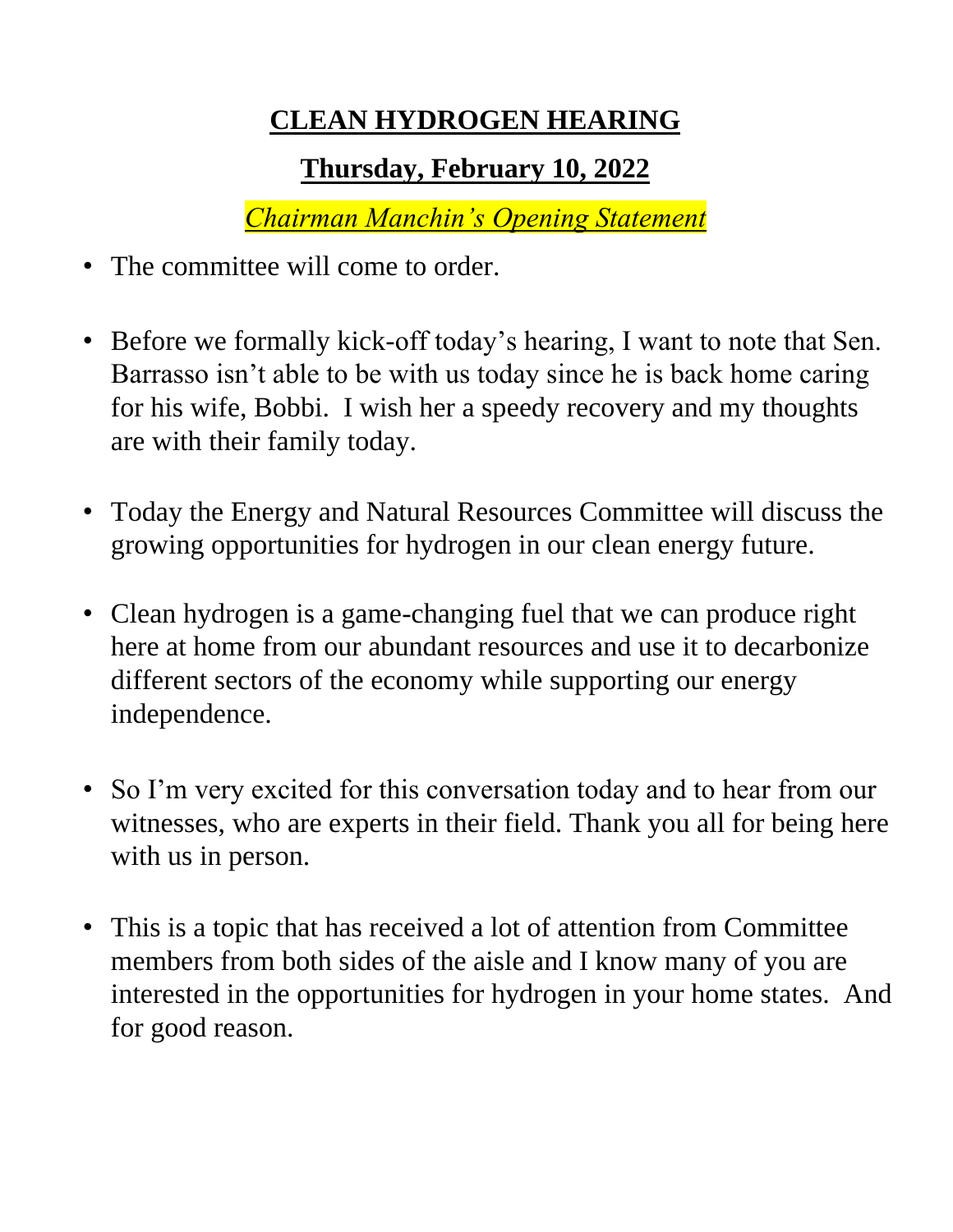- $\Box$
- As I've said, clean hydrogen is a versatile fuel that has the potential to significantly decarbonize many sectors of our economy, including the power, transportation, and industrial sectors.
- We've made a lot of progress decarbonizing the power sector but the transportation and industrial sectors are harder, and clean hydrogen could be integral to getting at those parts of our economy.
- Now, when I say clean, I'm talking about all of the energy feedstocks and technologies that can be used to produce hydrogen, including fossil fuels, nuclear and renewable energy.
- With advancements in technologies, like carbon capture for fossil and electrolyzers using electricity, we can ensure hydrogen is produced from all of these domestic sources in the cleanest way possible, with low or zero-carbon emissions.
- Our industrial sector uses energy-intensive processes that today mostly rely on energy-intensive fossil fuels, but hydrogen can also deliver the heat required for these processes and has already been put to the test in refining and chemical plants.
- And with industrial sources contributing about 23% of U.S. greenhouse gas emissions, clean hydrogen can help companies tackle the challenges of addressing their thermal and electrical energy needs while also serving as a potential feedstock.
- I also believe that we must look for ways to clean up our transportation sector in an efficient way given that it is responsible for the largest amount of greenhouse gas emissions in this country.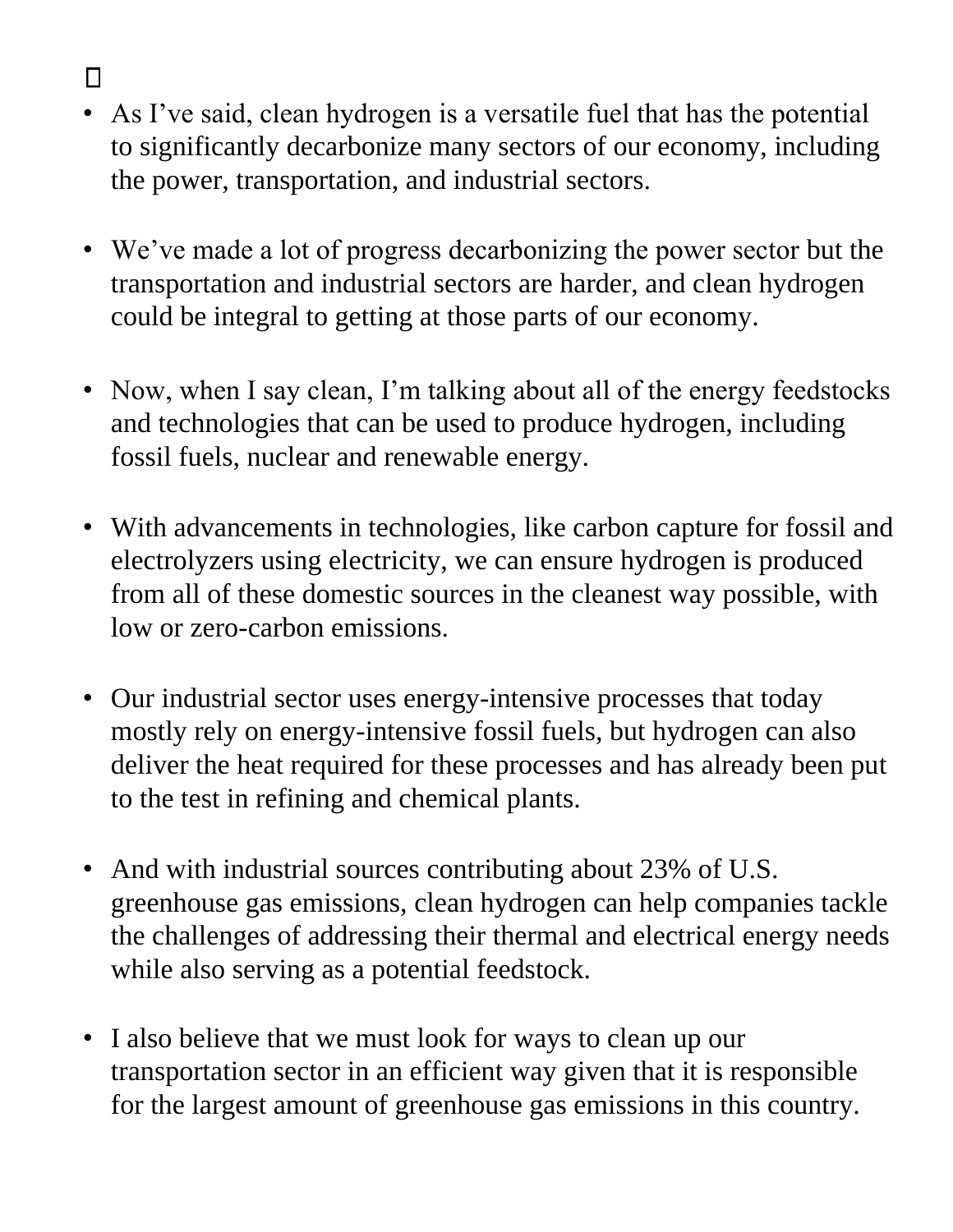## • We should seriously be considering the potential of hydrogen use in vehicles and other modes of transport, like shipping and aviation. It's easy to see why there is a lot of enthusiasm for hydrogen. Clean hydrogen can be used to decarbonize our energy intense sectors, promote domestic economic prosperity and maintain energy security.

- However, we have some challenges to tackle in order to build a clean hydrogen economy.
- Producing hydrogen without emissions is two to six times the cost of current production methods.
- Also, retrofitting end-use applications to use hydrogen as a feedstock – from chemical plants to cars and trucks - will take huge investments from both the public and private sectors. This is the demand we need to develop hydrogen markets that can sustain themselves.
- The other big challenge is the safe and efficient transport and storage of large volumes of hydrogen given its physical properties.
- There is a lot of promising work being done in this space that will allow us to leverage our vast natural gas pipeline network to transport hydrogen to market. I know we will hear about some of those efforts today.
- As with many emerging technologies, we need to invest in the entire hydrogen value chain to bring down the cost and overcome deployment barriers.

## $\Box$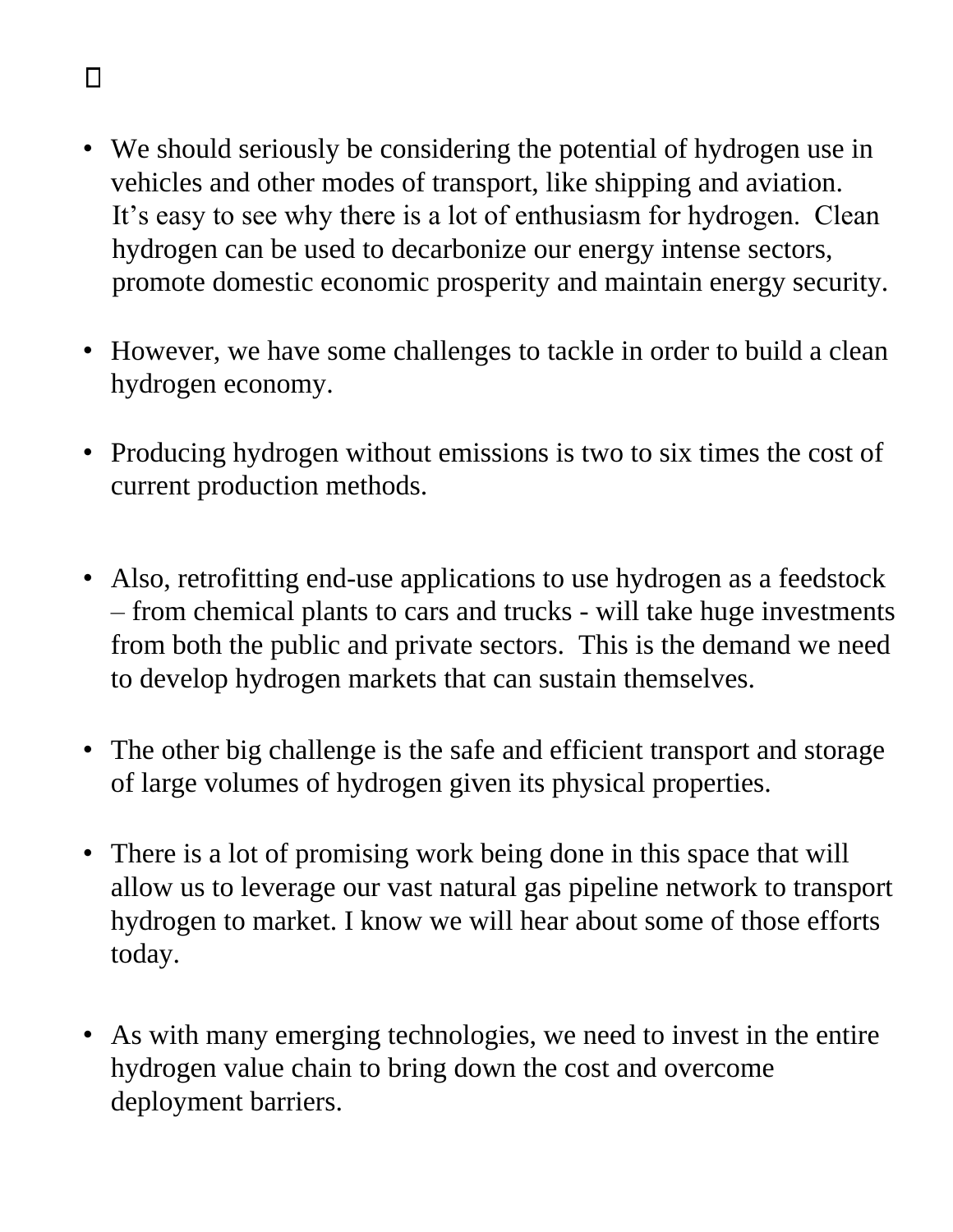That is why I made research, development, and demonstration of these technologies a central part of the Energy Infrastructure Act, which this committee reported with bipartisan support last year and which was subsequently included in the recently enacted Bipartisan Infrastructure Law.

 $\Box$ 

- In that bill, we fund \$9.5 billion in research, development, and demonstration of clean hydrogen and we task the Department of Energy to develop a national strategy and roadmap to get us to a clean hydrogen economy.
- This includes \$8 billion for hubs across the country to accelerate hydrogen production from all energy sources and facilitate its delivery and utilization across all sectors of the economy.
- This is an all-of-the-above fuel that can be made with whatever resource you have on hand.
- For example, we sit on an ocean of gas in West Virginia along with growth in renewables and, as of this week, the ban on nuclear power has just been repealed. We are also in close proximity to hydrogen end-use applications including power plants and refineries so we are well positioned for one of these hydrogen hubs.
- I look forward to seeing DOE get the hydrogen hub selection process underway.